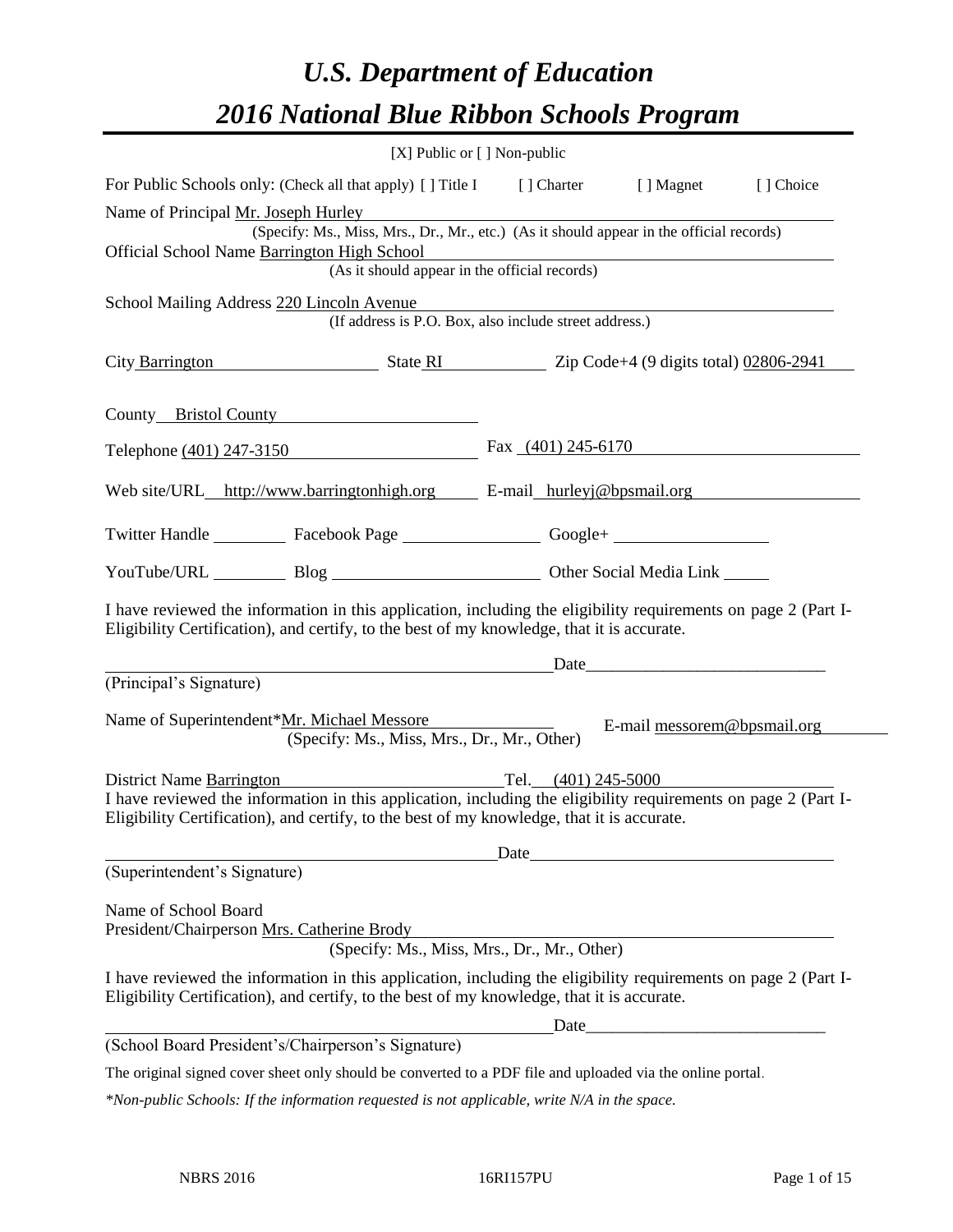The signatures on the first page of this application (cover page) certify that each of the statements below, concerning the school's eligibility and compliance with U.S. Department of Education and National Blue Ribbon Schools requirements, are true and correct.

- 1. The school configuration includes one or more of grades K-12. (Schools on the same campus with one principal, even a K-12 school, must apply as an entire school.)
- 2. The public school has met their state's accountability requirements (i.e., avoided sanctions) in participation, performance in reading (or English language arts) and mathematics, and other academic indicators (i.e., attendance rate and graduation rate) using the most recent accountability results available for the year prior to nomination.
- 3. To meet final eligibility, a public school must meet the state's accountability requirements (i.e., avoided sanctions) in participation, performance in reading (or English language arts) and mathematics, and other academic indicators (i.e., attendance rate and graduation rate) for the year in which they are nominated (2015-2016) and be certified by the state representative. Any status appeals must be resolved at least two weeks before the awards ceremony for the school to receive the award.
- 4. If the school includes grades 7 or higher, the school must have foreign language as a part of its curriculum.
- 5. The school has been in existence for five full years, that is, from at least September 2010 and each tested grade must have been part of the school for the past three years.
- 6. The nominated school has not received the National Blue Ribbon Schools award in the past five years: 2011, 2012, 2013, 2014, or 2015.
- 7. The nominated school has no history of testing irregularities, nor have charges of irregularities been brought against the school at the time of nomination. The U.S. Department of Education reserves the right to disqualify a school's application and/or rescind a school's award if irregularities are later discovered and proven by the state.
- 8. The nominated school or district is not refusing Office of Civil Rights (OCR) access to information necessary to investigate a civil rights complaint or to conduct a district-wide compliance review.
- 9. The OCR has not issued a violation letter of findings to the school district concluding that the nominated school or the district as a whole has violated one or more of the civil rights statutes. A violation letter of findings will not be considered outstanding if OCR has accepted a corrective action plan from the district to remedy the violation.
- 10. The U.S. Department of Justice does not have a pending suit alleging that the nominated school or the school district as a whole has violated one or more of the civil rights statutes or the Constitution's equal protection clause.
- 11. There are no findings of violations of the Individuals with Disabilities Education Act in a U.S. Department of Education monitoring report that apply to the school or school district in question; or if there are such findings, the state or district has corrected, or agreed to correct, the findings.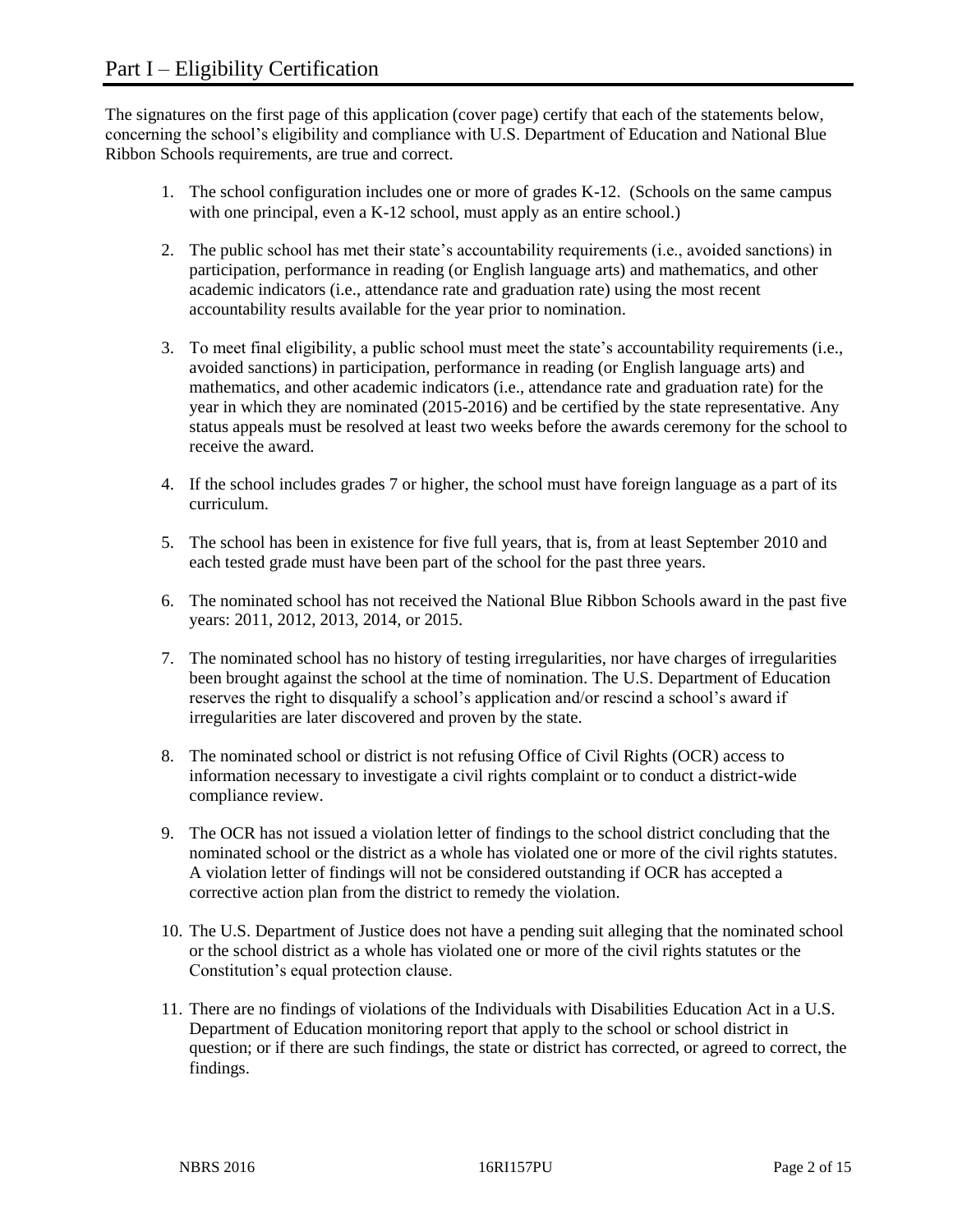# **Data should be provided for the most recent school year (2015-2016) unless otherwise stated.**

# **DISTRICT**

1. Number of schools in the district  $\frac{4}{4}$  Elementary schools (includes K-8) (per district designation):  $\frac{1 \text{ Middle/Junior high schools}}{}$ 1 High schools 0 K-12 schools

#### 6 TOTAL

**SCHOOL** (To be completed by all schools)

- 2. Category that best describes the area where the school is located:
	- [] Urban or large central city [ ] Suburban with characteristics typical of an urban area [X] Suburban [ ] Small city or town in a rural area [ ] Rural
- 3. Number of students as of October 1, 2015 enrolled at each grade level or its equivalent in applying school:

| Grade                           | # of         | # of Females | <b>Grade Total</b> |
|---------------------------------|--------------|--------------|--------------------|
|                                 | <b>Males</b> |              |                    |
| <b>PreK</b>                     | 0            | 0            | 0                  |
| $\mathbf K$                     | 0            | 0            | $\Omega$           |
| 1                               | 0            | 0            | 0                  |
| $\boldsymbol{2}$                | 0            | 0            | 0                  |
| 3                               | 0            | 0            | 0                  |
| 4                               | 0            | 0            | $\theta$           |
| 5                               | 0            | 0            | 0                  |
| 6                               | 0            | 0            | $\theta$           |
| 7                               | 0            | 0            | 0                  |
| 8                               | 0            | 0            | 0                  |
| 9                               | 141          | 122          | 263                |
| 10                              | 156          | 138          | 294                |
| 11                              | 133          | 120          | 253                |
| 12 or higher                    | 108          | 109          | 217                |
| <b>Total</b><br><b>Students</b> | 538          | 489          | 1027               |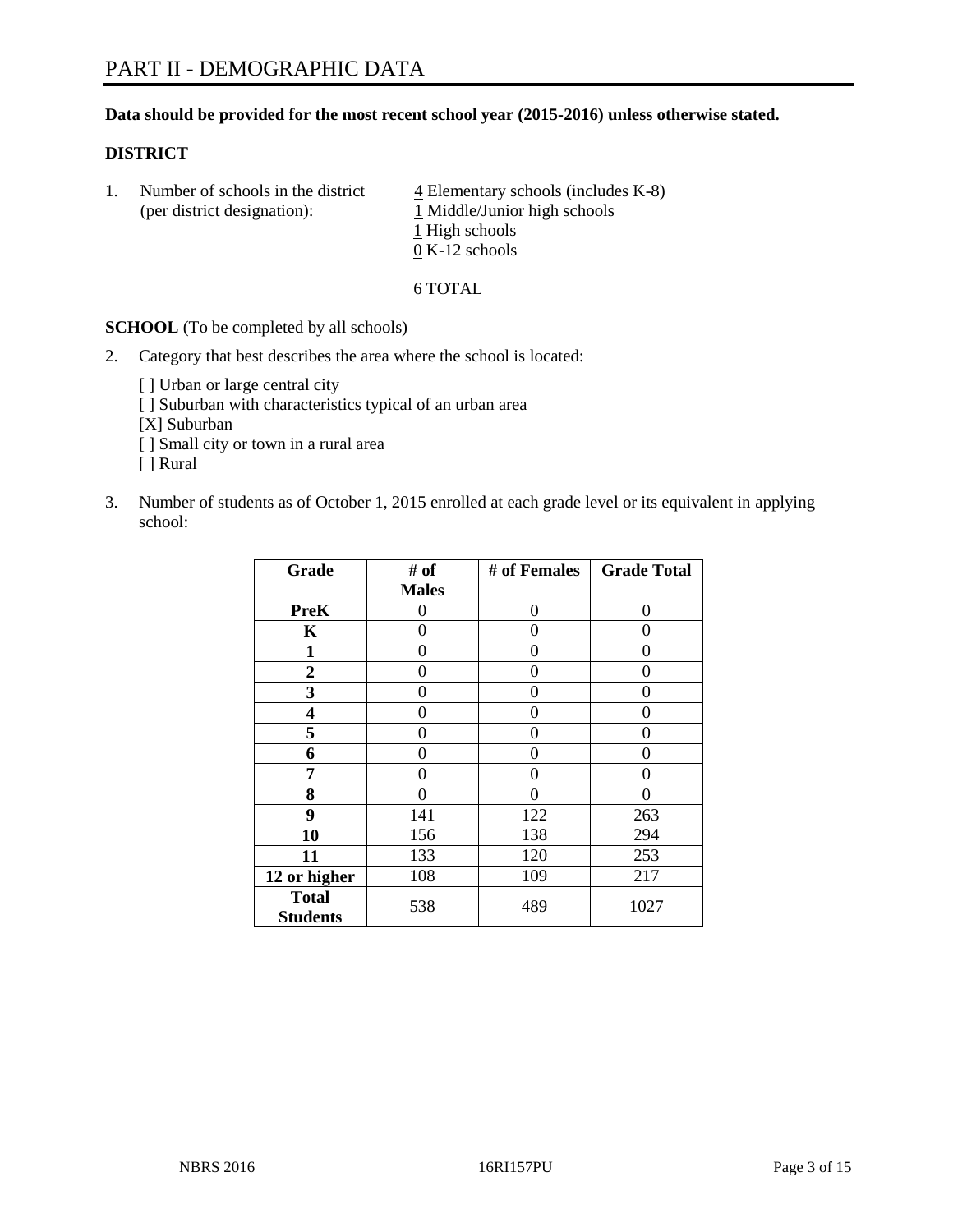4. Racial/ethnic composition of  $1\%$  American Indian or Alaska Native the school: 6 % Asian

 % Black or African American % Hispanic or Latino % Native Hawaiian or Other Pacific Islander 88 % White % Two or more races **100 % Total**

(Only these seven standard categories should be used to report the racial/ethnic composition of your school. The Final Guidance on Maintaining, Collecting, and Reporting Racial and Ethnic Data to the U.S. Department of Education published in the October 19, 2007 *Federal Register* provides definitions for each of the seven categories.)

5. Student turnover, or mobility rate, during the  $2014 - 2015$  school year:  $4\%$ 

This rate should be calculated using the grid below. The answer to (6) is the mobility rate.

| <b>Steps For Determining Mobility Rate</b>    | Answer |  |
|-----------------------------------------------|--------|--|
| $(1)$ Number of students who transferred to   |        |  |
| the school after October 1, 2014 until the    | 17     |  |
| end of the 2014-2015 school year              |        |  |
| (2) Number of students who transferred        |        |  |
| from the school after October 1, 2014 until   | 20     |  |
| the end of the 2014-2015 school year          |        |  |
| (3) Total of all transferred students [sum of | 37     |  |
| rows $(1)$ and $(2)$ ]                        |        |  |
| (4) Total number of students in the school as | 1054   |  |
| of October 1, 2014                            |        |  |
| $(5)$ Total transferred students in row $(3)$ | 0.035  |  |
| divided by total students in row (4)          |        |  |
| $(6)$ Amount in row $(5)$ multiplied by 100   |        |  |

6. English Language Learners (ELL) in the school:  $1\%$ 

10 Total number ELL

Specify each non-English language represented in the school (separate languages by commas): Spanish, French, Italian, Chinese, Thai

- 7. Students eligible for free/reduced-priced meals: 5 % Total number students who qualify:  $\frac{51}{2}$
- 8. Students receiving special education services: 10 %

114 Total number of students served

Indicate below the number of students with disabilities according to conditions designated in the Individuals with Disabilities Education Act. Do not add additional conditions. It is possible that students may be classified in more than one condition.

| 22 Autism                | $\underline{0}$ Orthopedic Impairment         |
|--------------------------|-----------------------------------------------|
| 0 Deafness               | 25 Other Health Impaired                      |
| 0 Deaf-Blindness         | 40 Specific Learning Disability               |
| 21 Emotional Disturbance | $\underline{0}$ Speech or Language Impairment |
| 0 Hearing Impairment     | 1 Traumatic Brain Injury                      |
| 3 Mental Retardation     | 0 Visual Impairment Including Blindness       |
| 2 Multiple Disabilities  | <b>0</b> Developmentally Delayed              |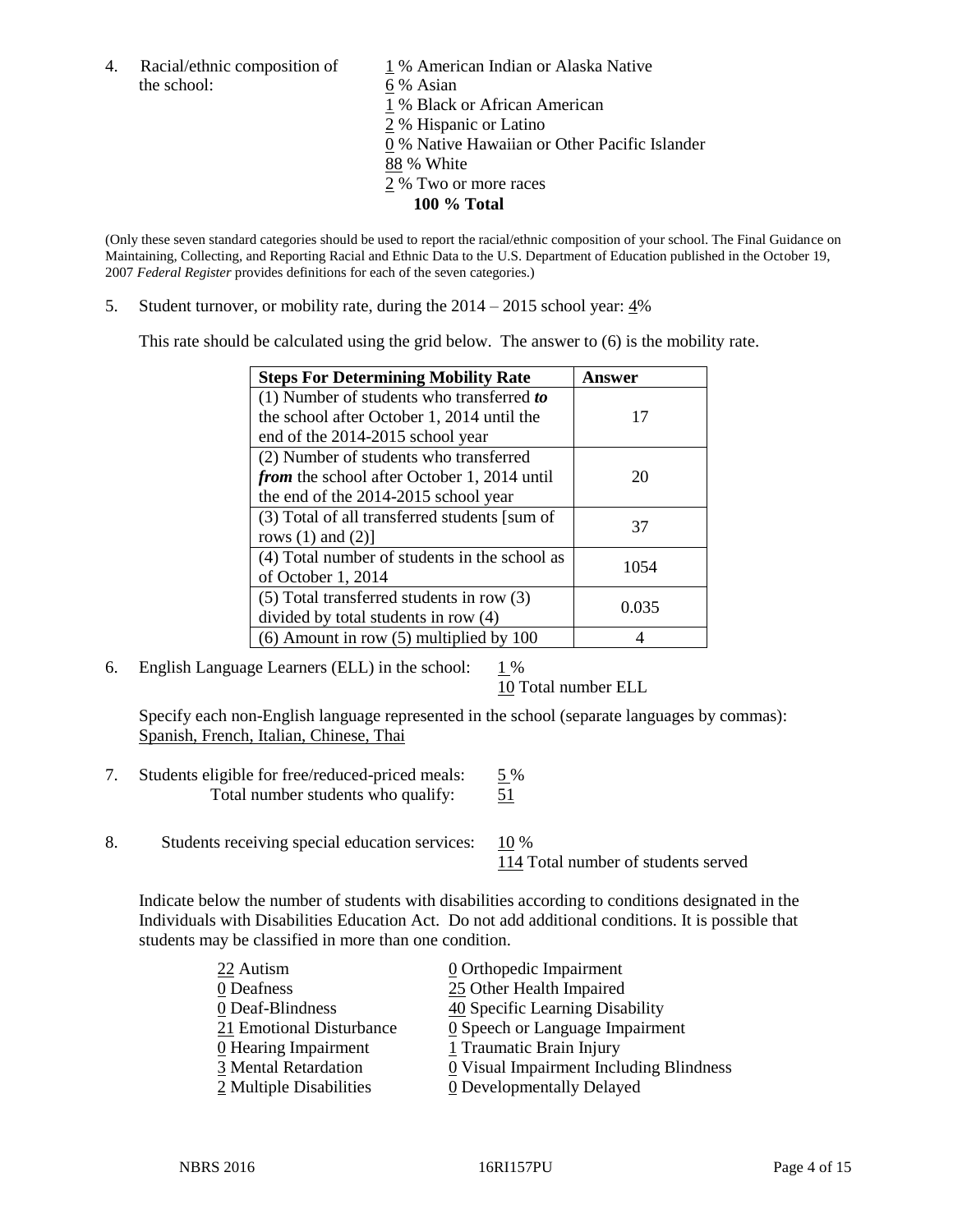- 9. Number of years the principal has been in her/his position at this school: 7
- 10. Use Full-Time Equivalents (FTEs), rounded to nearest whole numeral, to indicate the number of school staff in each of the categories below:

|                                       | <b>Number of Staff</b> |
|---------------------------------------|------------------------|
| Administrators                        |                        |
| Classroom teachers                    | 74                     |
| Resource teachers/specialists         |                        |
| e.g., reading, math, science, special | 15                     |
| education, enrichment, technology,    |                        |
| art, music, physical education, etc.  |                        |
| Paraprofessionals                     | 8                      |
| Student support personnel             |                        |
| e.g., guidance counselors, behavior   |                        |
| interventionists, mental/physical     |                        |
| health service providers,             | 8                      |
| psychologists, family engagement      |                        |
| liaisons, career/college attainment   |                        |
| coaches, etc.                         |                        |

- 11. Average student-classroom teacher ratio, that is, the number of students in the school divided by the FTE of classroom teachers, e.g.,  $22:1$  14:1
- 12. Show daily student attendance rates. Only high schools need to supply yearly graduation rates.

| <b>Required Information</b> | 2014-2015 | 2013-2014 | 2012-2013 | 2011-2012 | $2010 - 201$ |
|-----------------------------|-----------|-----------|-----------|-----------|--------------|
| Daily student attendance    | 96%       | 95%       | 95%       | 95%       | 96%          |
| High school graduation rate | 97%       | 96%       | 97%       | 96%       | 96%          |

# 13. **For high schools only, that is, schools ending in grade 12 or higher.**

Show percentages to indicate the post-secondary status of students who graduated in Spring 2015.

| <b>Post-Secondary Status</b>                  |       |
|-----------------------------------------------|-------|
| Graduating class size                         | 277   |
| Enrolled in a 4-year college or university    | 85%   |
| Enrolled in a community college               | 6%    |
| Enrolled in career/technical training program | 0%    |
| Found employment                              | 0%    |
| Joined the military or other public service   | 0%    |
| Other                                         | $Q_0$ |

14. Indicate whether your school has previously received a National Blue Ribbon Schools award. Yes X No

If yes, select the year in which your school received the award. 2002

15. In a couple of sentences, provide the school's mission or vision statement.

Equip students with knowledge and skills necessary to be confident, critical decision makers by providing a rigorous curriculum, diverse co-curricular opportunities, and effective instructional strategies.

16. **For public schools only**, if the school is a magnet, charter, or choice school, explain how students are chosen to attend.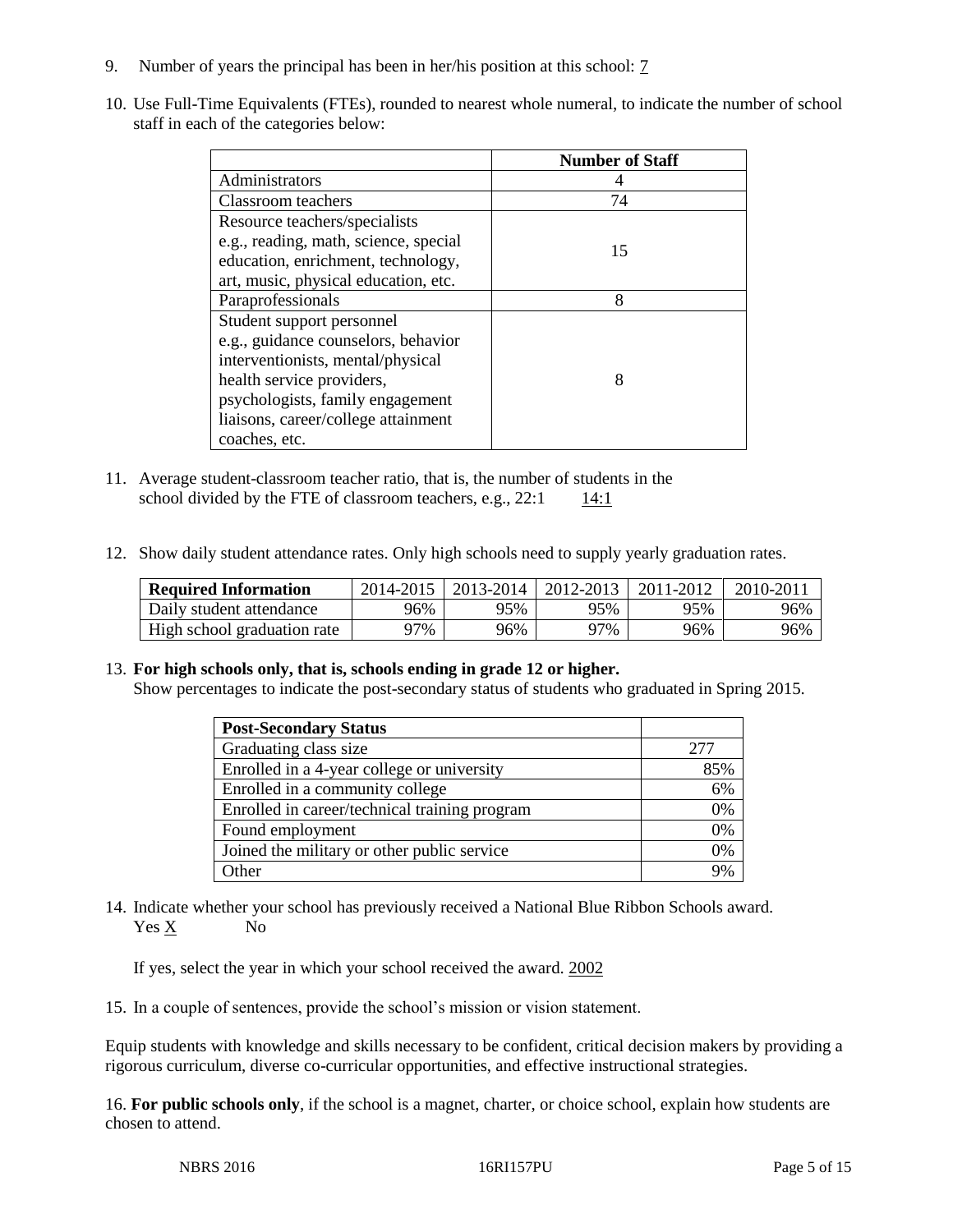# PART III – SUMMARY

Barrington, Rhode Island (RI), is a suburban, residential community with a population of 16,572, located ten miles southeast of the state's capital city, Providence. Located on Narragansett Bay in a state that boasts 400 miles of coastline, the town has the distinction of having the largest share of this waterfront with rivers, coves and estuaries that crisscross the landscape. In keeping with its bayside character, Barrington features beaches, public access points, and marinas that support an active fishing and boating community. The 14 mile East Bay Bike Path, which runs from Providence to Bristol, along with many public parks and playing fields offer additional recreational opportunities for town residents.

A National Blue Ribbon School in 2002—and, more recently, a 2014 Gold Medal High School as selected by U.S. News and World Report, a 2014 Newsweek Top 200 high school, three consecutive top Rhode Island high school rankings by Rhode Island Monthly magazine, and a high performing school based on our OECD (Organisation for Economic Co-operation and Development) Test for Schools data—Barrington High School has consistently been one of the highest performing high schools in Rhode Island. The community takes great pride in the accomplishments of our schools throughout our district. The 2002 National Blue Ribbon School recognition came shortly after a positive 2000 NEASC (New England Association of Schools and Colleges) decennial report and the opening of the new high school addition which occurred in the 1999-2000 school year. The National Blue Ribbon School acknowledgement helped quantify the fact that our school at the time was moving, and continues to move, in the right direction on many different fronts. It also validated for taxpayers in our community that the money being spent on our schools is a worthwhile investment not only for our students, but also for the entire town as a whole.

A total of 23 credits are required to graduate from BHS along with the successful completion of a Senior Project, demonstrated proficiency in all four core subject areas, and participation in state assessments. Students are required to take: four years of English, mathematics and physical education and health; three years of social studies and science; and electives in art, business, family and consumer science, music, technology, or world languages—one of which must address our STEAM (Science, Technology, Engineering, Arts and Mathematics) requirement. Also, beginning with the Class of 2019, all students will be required to complete an online Financial Literacy module in order to graduate. In addition to these academic offerings, the school provides students with a wide variety of extracurricular opportunities for its students including 42 clubs and activities and 27 sports, many with varsity, junior varsity and freshman teams. There are also creative opportunities in music, theater (Stagemasters), and writing (literary magazine, school newspaper, and yearbook). Over 70% of the student body participates in at least one extracurricular activity.

The Senior Project continues to be the bedrock of our student's high school experience. Beginning with 90 students in 1998-1999, Senior Project became a graduation requirement for all seniors long before the RI Department of Education made it a state graduation requirement. The Senior Project is embedded in the culture of our school and each year school districts from throughout New England continue visit us to sit in on our senior board presentations with the intent of bringing the project back to their schools. Each student's project includes a research paper based on a self-selected topic, a minimum of 15 hours of fieldwork with a mentor, and an 8-12 minute presentation before a panel of school and community judges.

Through our commitment to the ideals of a Professional Learning Community (PLC) our faculty and staff seek to improve student learning through a collaborative approach that focuses on strategic learning goals, uses assessment data to improve instruction, and tailors this instruction to meet the needs of all students. Eighty-one minutes of common planning time (CPT) for all staff on a bi-weekly basis has marked a major step in our journey towards becoming a stronger PLC. It complements the ongoing school/district initiatives in professional development opportunities and the development of written curricula in all content areas.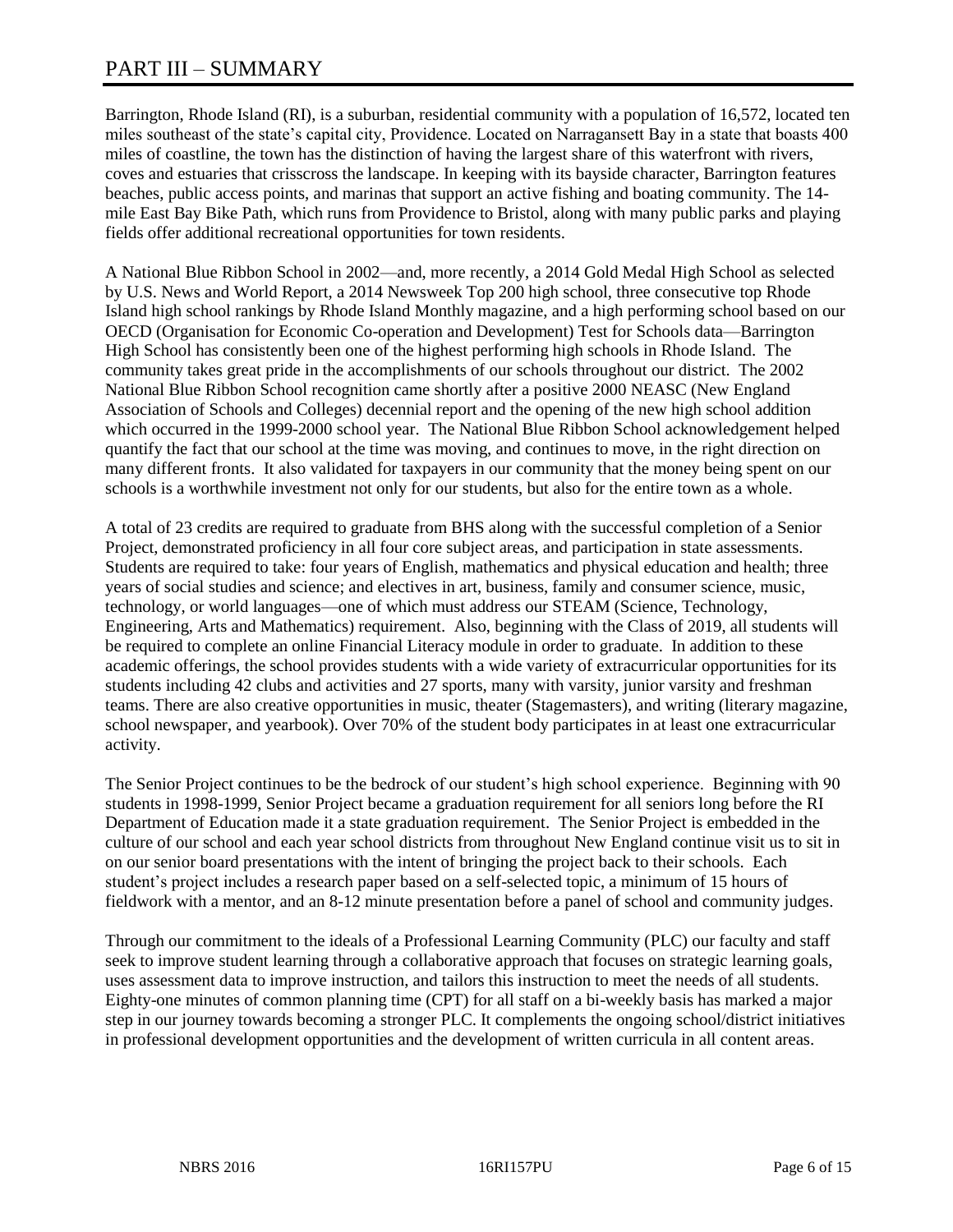In addition to our focus on ensuring academic success for all students, we have in place many programs that actively foster a climate of trust, respect, and support at BHS. Our School Improvement Team's goal is to reduce student stress. Our ongoing Advisory Program and Chain Reaction Club, Gay/Straight Alliance (GSA), Gender Equality Club and Interact Club all promote ways for all students to be accepted by our school community for who they are. More recently, our Unified Sports and Unified Theater programs have made a tremendous impact lives of many of the students and staff at BHS. In both programs, students with special needs team up with regular education partners to participate in RI Interscholastic League sanctioned basketball and volleyball games, as well as participation in a Unified theatrical production written and directed by students. Community support for the Unified programs has been outstanding and continues to grow.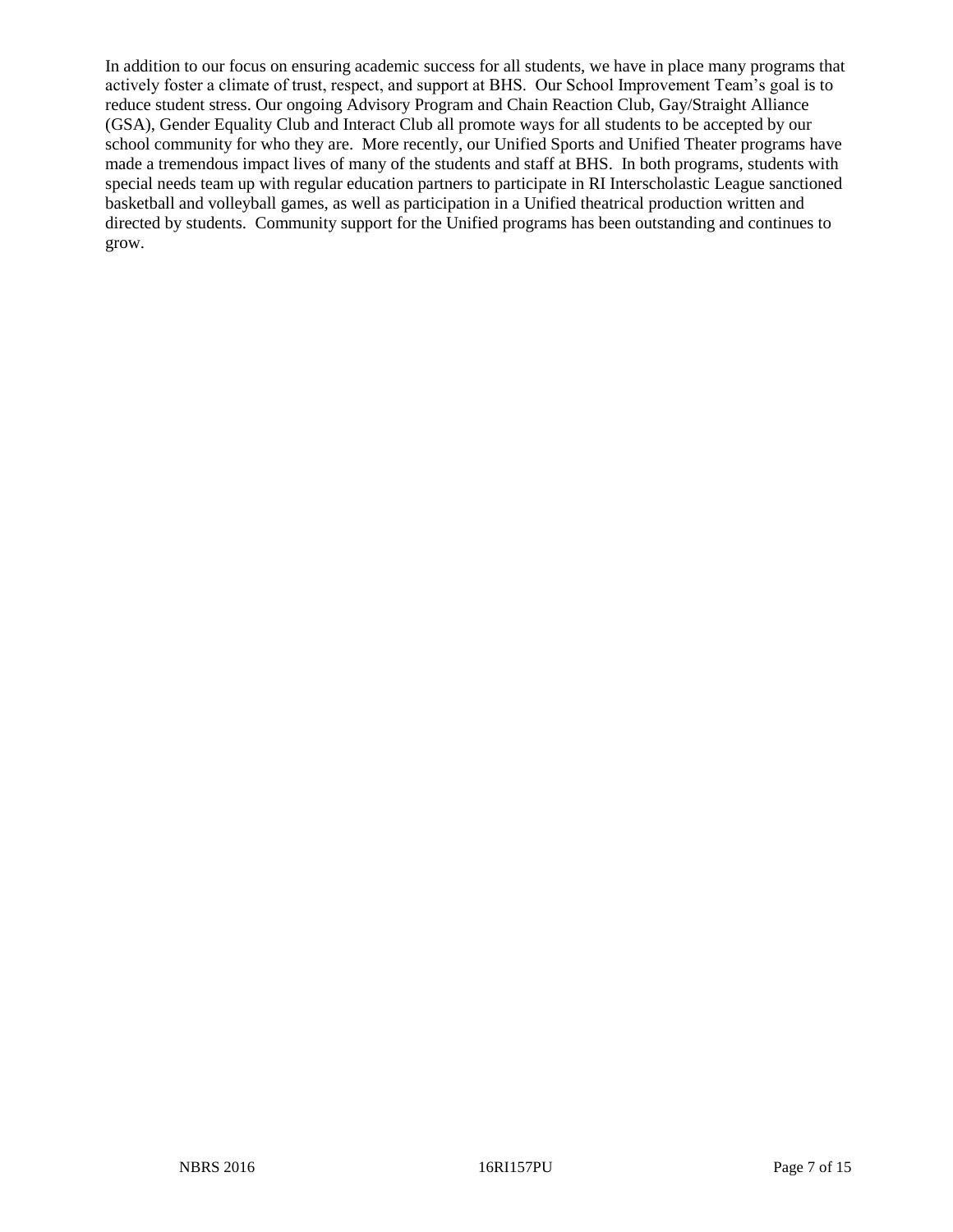# 1. Core Curriculum:

a) English Language Arts: English language arts at Barrington High School (BHS) emphasizes reading, writing, speaking, and listening skills beginning with a genre-based approach for freshmen and an American literature curriculum for sophomores, both of which feature literary and complex non-fiction texts. At each level, students can challenge themselves by taking an honors level course or explore different learning styles in our interdisciplinary American Studies program. In every class, power standards from the Common Core State Standards (CCSS)—around which our curriculum is based—are featured, including domain-specific and academic vocabulary acquisition and use, identification of and integration of text-based evidence, argumentative writing, and text-to-text comparative analysis. As upperclassmen, students can extend their study of literature and the arts through our British and World Literature curricula, or they can challenge themselves by taking one or both of our Advanced Placement (AP) offering in English Language and Literature. Students can also explore their interests through our collection of elective courses which include journalism, young adult literature, creative writing, and media studies. Those students who struggle in reading or writing receive timely intervention via our student-staffed Academic Learning Center (ALC) and teacher-staffed Response to Intervention (RtI) program. Our reading specialist also works regularly with students who have a personal literacy plans (PLP) in order to further ensure readiness for all.

b) Mathematics: The BHS math curriculum was designed by teachers using the CCSS for Mathematics and the National Council of Teachers of Mathematics (NCTM) Standards. The curriculum focuses on developing the critical thinking, problem solving, and analytical skills students will need to be successful, informed, productive members of society. The math department uses the latest research in the field of teaching mathematics to instruct students. Its membership in the MathNIC (Network Improvement Community) group allows teachers to develop new instructional and assessment tools while working with university experts. Technology integration is a significant component of every math class, including SMART boards, digital formative assessment programs, graphing calculators, and student planners on Google Docs. A major goal of the curriculum is to provide all students the opportunity to take a college preparatory Algebra II class by the time they graduate. Most students begin as freshmen with Geometry, then progress to Algebra II, Pre-Calculus, and Calculus. A numeracy specialist works regularly with students who have a personal numeracy plan (PNP) to assure their college/career readiness.

c) Science: In science, the course sequence begins with freshmen taking biology, then progressing to chemistry (grade 10) and physics (grade 11). This provides students with opportunities to successfully participate in AP classes in Biology, Chemistry, and Physics C: Mechanics and/or other electives like forensic science by the time they graduate. All courses are aligned to the Next Generation Science Standards (NGSS) with emphasis on the Science and Engineering Practices, in particular. Students are exposed to technological tools like Ed Puzzle and virtual labs through HHMI.org that enhance instruction and their understanding of science and development as scientists. Students acquire and practice foundational skills through engineering practices and inquiry laboratory investigations to deepen their understanding of science and apply the scientific process to real world issues. Each unit within a content area is thoughtfully planned so that students are able to develop a cohesive and rigorous story line which makes connections within science disciplines and other content areas.

d) Social Studies: The social studies department requires students to take World History in grade 9, U. S. History in grade 10, and Economics and American Government (one-semester each) in grade 11. Alternatively, students can opt for an interdisciplinary course (with English)—American Studies—in grade 10. In addition, students can opt to take AP United States Government and Politics and/or Advanced Placement Macroeconomics in lieu of Economics and American Government. The department offers a host of electives including AP United States History, AP World History, anthropology, international studies, Modern European History, Early European History, psychology, and sociology. The curriculum crosswalks both the CCSS and the National Content Standards for the discipline. Essential aspects to the curriculum document include: targeted standards identified as essential, important and nice-to know; student-friendly "I-Can" statements which provide clear learning targets for students; common tasks including both interim and formative assessments; and required close reads.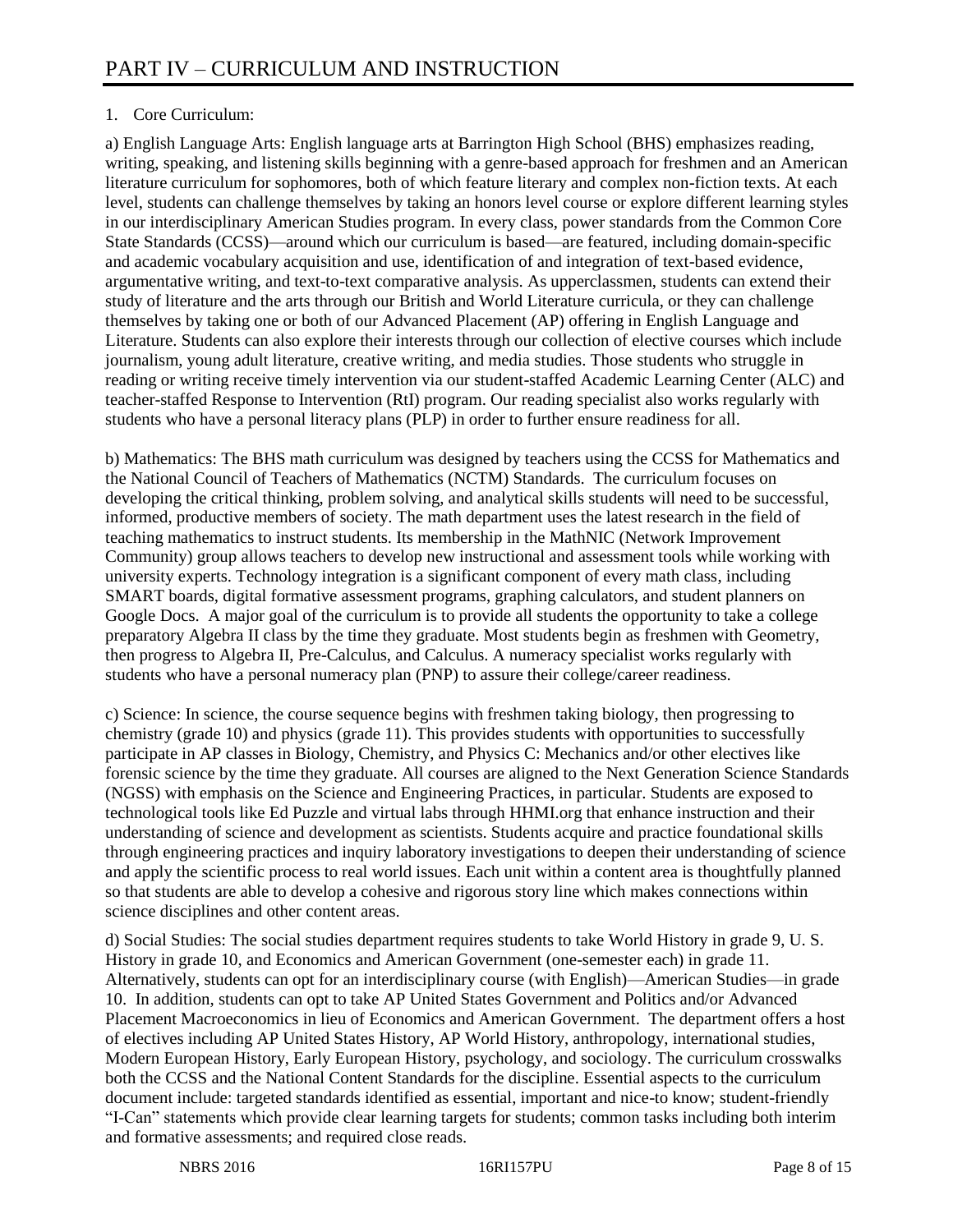e) College/Career Readiness: As a Professional Learning Community (PLC), core teachers work together to ensure the college/career readiness of all students. Collaborative teams have bi-weekly common planning time to write, implement and revise curricula and to review formative and summative assessment data to improve instruction and intervention. Students in grades 9 and 10 must pass proficiency assessments to ensure they are proficient in each core area. Students who are not proficient are provided with additional support and instruction to demonstrate proficiency prior to graduation. Finally, the Senior Project requires all students to explore a topic of interest to them and "show what they know." The project asks students to write an extended essay, complete a fieldwork project with a mentor, compile an electronic portfolio, and deliver a successful presentation prior to graduation.

# 2. Other Curriculum Areas:

a) Arts: Visual & Performing: BHS offers 13 different visual art courses, including our most recent additions: Graphic Design I & II, Digital Imaging, AP Art History, and AP Studio Art 2D. Freshmen enroll in "gateway" courses to explore both two- and three-dimensional media (Studio Art), or focus specifically in one media or the other (Ceramics or Drawing I). The curriculum is aligned with the National Core Art Standards and its proficiency benchmarks in the areas of creating, presenting, responding, and connecting. This May, the department's annual Art Night will feature the artwork of the 351 young artists enrolled in an art course. Our Theater program is composed of four elective courses each designed to challenge students to: think creatively, make responsible choices, develop interpersonal skills, form artistic judgments, and investigate the social and historical context in which they live. Beginning with Introduction to Theater, a class open to all grade levels, interested students can further explore the theatrical arts through classes in Acting, Playwriting, and Acting for Film and Television. Many students who take one or more Theater classes go on to join Stagemasters, the school's extracurricular theater club. This year, 24 students enrolled in one or more theater courses.

b) Physical Education and Health: Physical Education (PE) and Health is required at BHS. Each year, students take three quarters of physical education and one quarter of health. The program is driven by the State and National Physical Education and Health Standards. As such, our PE classes focus on motor development, knowledge of concepts and principles, knowledge of skills to enhance long lasting health decisions, personal and social responsibility and the value of exercise for all aspects of life (physical, mental and emotional). We also strive for students to: understand concepts of health promotion; analyze the influence of family, peers, culture on health decisions; access health information; effectively use interpersonal communication skills and decision making skills to enhance their health; utilize goal setting; practice health enhancing behaviors; and advocate for their own health.

c) World Languages: BHS students have the opportunity to study Latin, French, and Spanish from levels 1 through AP and Mandarin from levels 1 through 4. The department also offers electives including Spanish for Health Care and Spanish for Business. The language curriculum is aligned with the American Council on the Teaching of Foreign Languages (ACTFL) national standards which are based on the Five C's: communication, cultures, comparisons, connections and communities. The program is designed to develop the essential skills of communication and knowledge of the world. Proficiency in oral and written communication and cultural awareness are the goals of the program. Our digital language lab is an integral instructional support in both regular and AP courses. This year, 801 students enrolled in a World Language course.

d) Music: The music curriculum aligns with the national and state standards. Concert Band and Chorus are open to all students as well as other electives including Electronic Music, Audio Production, Music Theory, and Music History. Jazz Band and Choral Ensemble classes both require advanced musical knowledge and an audition for enrollment. Students also have the option of attending additional voice and instrumental classes during their study halls. Additionally, student-led groups such as Woodwind Quintet, Jazz Combo or Women's Choir are often featured in concerts or coffeehouses. And our accolades include first place awards in many regional—e.g., the Berklee College of Music (Boston, MA) High School Jazz Festival in 2015 and 2016—and local competitions—e.g., more than 40 students are annually invited to the All State Festival. This year, 342 students are enrolled in music courses.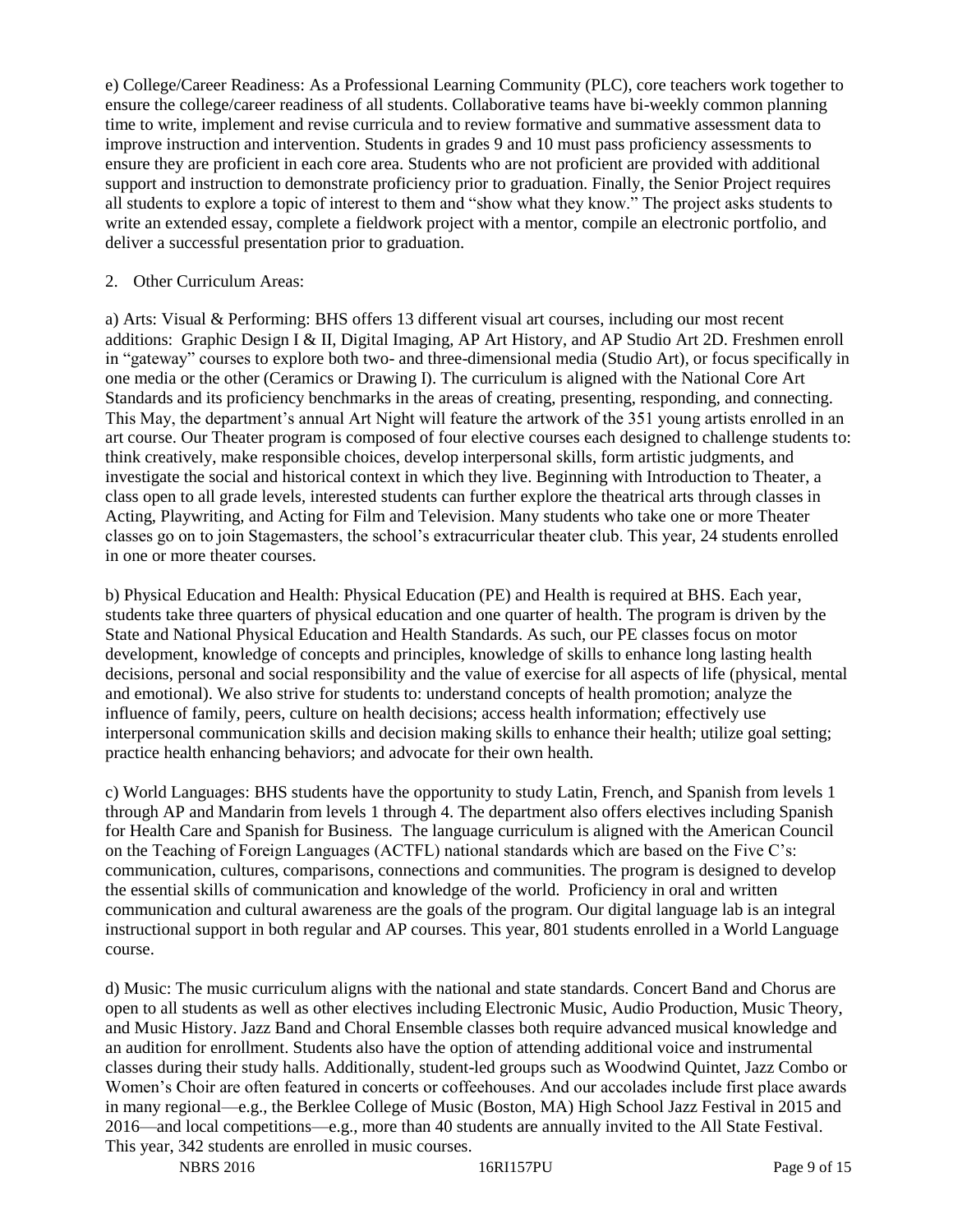e) Allied Arts: The Allied Arts department includes courses in Business Education, Engineering and Technology, and Family and Consumer Sciences. The current departmental goal is to promote the development of career paths integrating validated learning across disciplines in an effort to meet student needs. National and state standards anchor the curriculum in each area and courses are developed through direct communication with local post-secondary institutions and industry. Student learning is enhanced by technology in our classrooms and labs, including an award-winning television production studio and a design and manufacturing lab equipped with 3D printers and a laser cutter. Our growing Internship Program is designed to enhance students' college/career readiness and experience in a pathway of their choosing. This year, 288 students enrolled in Business courses, 158 are enrolled in Engineering and Technology, and 143 are enrolled in Family and Consumer Science.

## 3. Instructional Methods and Interventions:

Teachers use a variety of instructional methods and interventions all of which are designed to promote student learning and ensure college/career readiness. The following is a snapshot of some of our current best practices. Our adoption of a 1:1 Chromebook initiative this year for students has allowed teachers in all disciplines to use Google Classroom as a means to support instruction by posing questions and allowing students to express their initial understanding on a topic or issue, respond to a peer's own response, then return to their initial response to revise it to incorporate what they learned. English and social studies classrooms, in particular, use this as a form of Type 1 Collins Writing—e.g., in response to the essential question "What is the impact of the gender roles society creates and enforces?" in AP Language  $\&$ Composition—or Type 2 to assess a student's comprehension of a foundational text after collaborative work with a group of their peers—e.g., Lincoln's "Gettysburg Address" in U.S. History or American Studies. Teachers can then respond to student work via the Classroom or directly and intervene where misconceptions are noted. In math, Geometry teachers take advantage of this technology to create playlists for their students which allow them to work at their own pace and build confidence in their learning with one-to-one intervention from their teacher when needed. And in World Language, flipped classroom lessons are extremely useful teaching grammar where students can view the lesson prior to class so that in-class time can be focused on practice exercises or discussions on the topic. Additionally, student-directed Socratic seminars and round-table discussions are also featured in English and social studies classes with teachers in freshman Language & Literature classes often differentiating texts to address student readiness but still allow for rich, text-based discussion and analysis. And virtually all core subject areas employ think-pairshare strategies, encouraging students—in Algebra II, for example—to first consider a polynomial problem, then address with a partner the best approach to solving it. Finally, visible learning strategies are emphasized in all core subject areas as well as World Languages: on World History classroom walls teachers post, chart and track student understanding using a "Plan-Do-Study-Act" protocol; most math teachers use "I CAN" statements to establish student-friendly learning expectations which they use to prepare for major assessments and help take ownership of their own learning; and in Biology classes, teachers employ the "Plus/Minus/Delta" metacognitive strategy to help students reflect on their learning and identify areas of strength and any gaps that may persist with respect to an anatomy lesson.

# 4. Assessment for Instruction and Learning and Sharing Assessment Results:

From a school-wide perspective, our teachers primarily use their common planning time to review and reflect on assessment data with the goal of improving instruction and revising the assessment tool itself or the curriculum. For example, in social studies, grade-level teams analyze student data from summative assessments looking at the reliability, etc., of each question as part of a detailed item analysis with the goal of identifying "holes" in whole class and individual student learning. English teachers review common task data in a similar way, most recently looking at formative results from a sample literary analysis question set; in this case, looking ahead to the PARCC (Partnership for Assessment of Readiness for College and Careers) English Language Arts test in April, these results informed instructional changes in the areas of identifying strong text-based evidence for a complex idea or theme. In science classrooms, teachers use formative assessments—e.g., warm ups, exit tickets, classroom discussion—and practice problems in class and from homework to gauge student learning and better prepare students for upcoming summative unit tests. Also, lab reports and the analysis of lab results help students to reach a deeper level of understanding of content which transfers to more formal common assessments. And in many disciplines, technology—e.g.,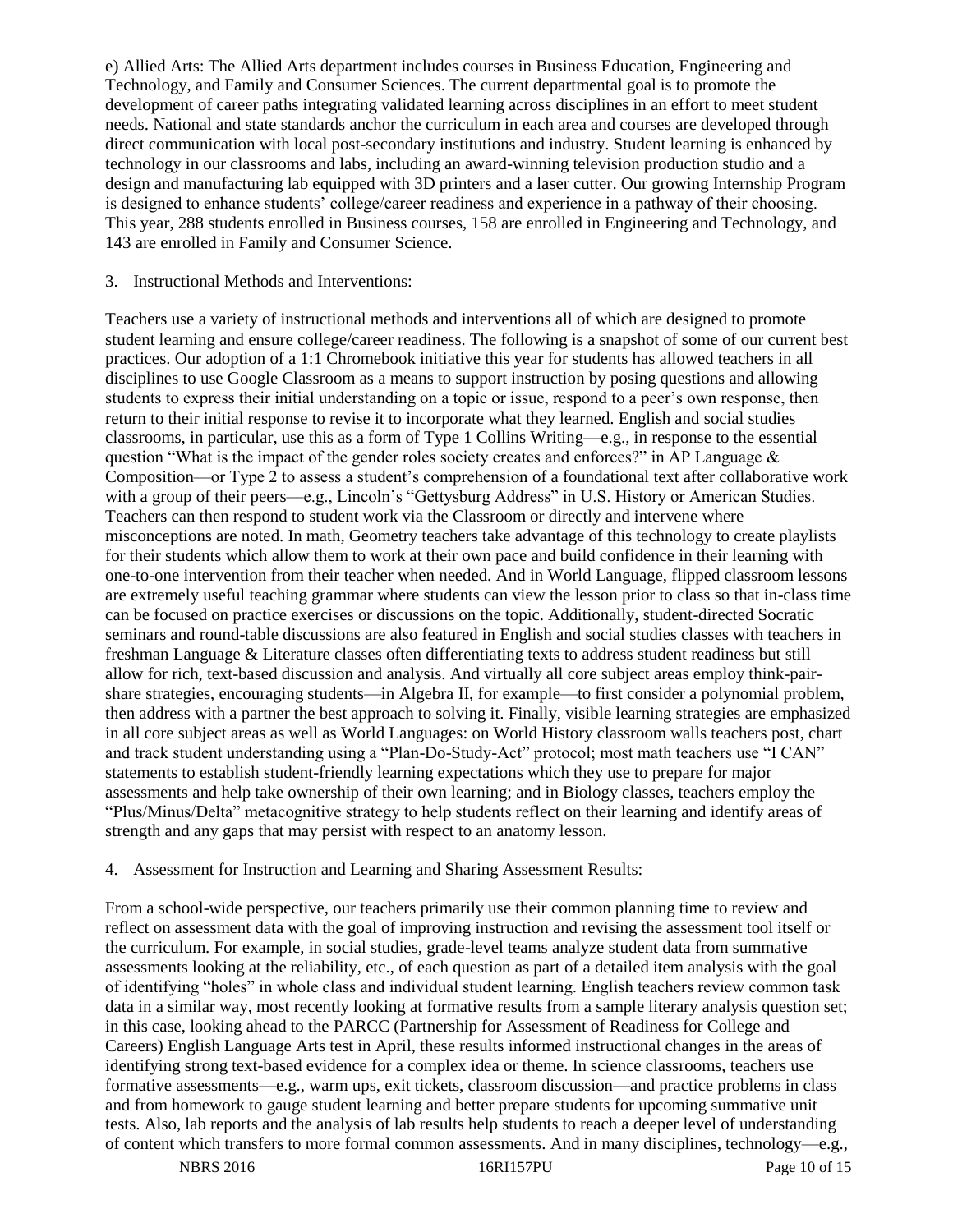Kahoot, etc.—is used to provide both students and teachers with immediate data. In World Language, teachers create online assessments and are able to make timely decisions about the next steps in instruction based on the results. Furthermore, especially in math and social studies classes, visible learning techniques communicate assessment data to students, set class goals, and analyze shortfalls. In social studies, collective class performance data is shared publicly and tracked on a regular basis on wall charts. Indeed, the current departmental goal is: "By May 2016, all SS teams will have implemented data collection tools to assess and improve the current curriculum . . . making student data an integral part of the curriculum." In addition to these methods, most assessment data is communicated to students both in the classroom during post-test review sessions, via individual student-teacher conferences, and via the school's Aspen online gradebook portal which is also accessible to parents. And, finally, in math and English, teachers are turning the lens of formative assessment on themselves with peer observation programs designed to not only share best practices but to elicit critical feedback to improve instruction. The English department has piloted a "triad" system of teams of three teachers who observe and reflect on one another's instruction, and math is using observation tools they created as part of the MathNIC program to identify the five components of a powerful math classroom.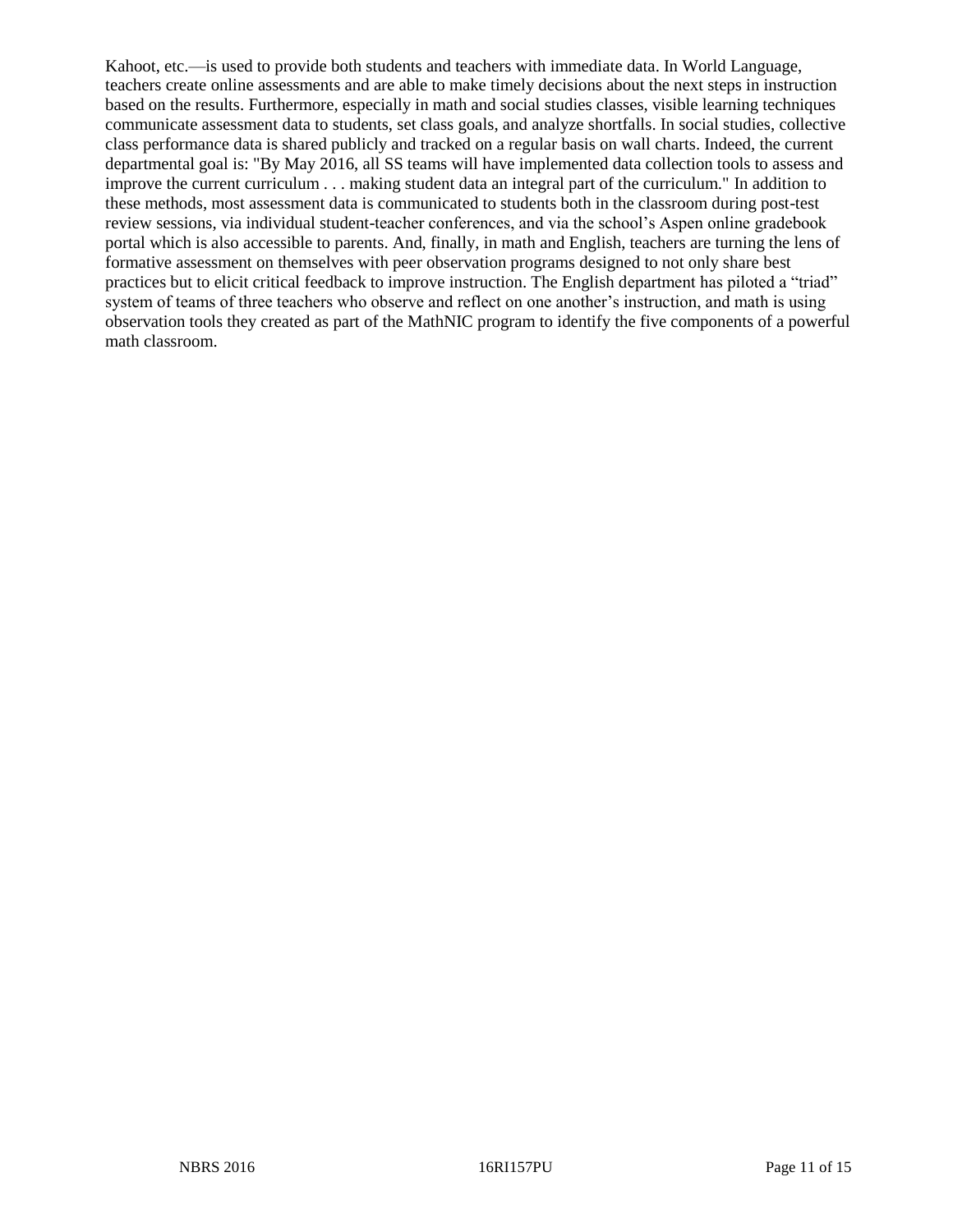# 1. School Climate/Culture:

Barrington High School (BHS) provides a school climate that is safe and supportive for both students and staff. For the past four years, our Student Council has organized and run an event called "Battle of the Classes." On a Thursday night, at the end of the spring Spirit Week, the gymnasium comes alive as all four classes and the faculty come together in a fun competition of games, obstacle courses, potato dance offs, ice cream musical chairs, and music trivia, to name a few. As our School Improvement Team (SIT) continues to focus on ways to relieve student stress, a legitimate concern for a high performing high school such as ours, this night allows students and faculty the opportunity to come together in a non-academic atmosphere that is truly stress-free and simply put, a lot of fun. In this and other ways, our culture of acceptance and recognition, is very real. Our Chair Reaction club, which started six years ago, currently has 50 members. The mission of the club is to create a safe learning environment for all students by establishing the power of kindness and delivering proactive antidotes to school violence and bullying. It looks to provide students with social/emotional education that is culturally relevant while training adults to inspire, equip, and empower students to affect permanent positive change. The Unified Theater and Unified Sports programs also continue to thrive at BHS. In both programs, students with special needs are paired with regular education peers. For this year's Unified Theater production U.T.TV, 80 students collaborated to write and produce a show that nearly sold out every seat in our auditorium. In Unified Sports, now sanctioned by the Rhode Island Interscholastic League, students have the opportunity to participate in both basketball and volleyball. These student athletes play in games throughout the East Bay against schools with similar programs. Finally, our chapter of the Gay/Straight Alliance (GSA) remains strong, with a current membership of 40 students. Each year the GSA hosts events such as the Day of Silence, Pride Day, and "Faculteas," with the goal of raising awareness of issues surrounding the LGBTQ+ community. During the Faculteas, the faculty and staff are invited to the library after school to interact and discuss current issues with members of the GSA. Coffee, tea, and snacks are provided by members of the club and the events are well attended by both faculty and staff.

# 2. Engaging Families and Community:

BHS is extremely fortunate to have the support of the Barrington community. Steeped in tradition academically, athletically, and with a multitude of clubs and activities, our school could not experience its current level of success without the continuous commitment from the residents of our town. Our SIT consists of three teachers, three students, three parents, a community liaison, and the principal. The team meets monthly and plays a vital role in attending to our school's climate and culture. An integral component of the team's structure is its ability to gather input from the different constituents on issues pertaining to our school community. The SIT is also responsible for the appointment of the Student Representative to the School Committee. This position was established five years ago and has allowed student voice to be heard at all school committee meetings which are videotaped and available for review. Additionally, a community-driven function that has made a tremendous impact on our school is After Prom. Each year, the After Prom committee of parents and students creates an all-night event for seniors back at the high school after their prom. On this night, the school is truly transformed with themes varying each year to keep our students safe on what is potentially a dangerous night for teenagers. The event is completely free of charge for students and is made possible through fundraising and donations form the Barrington community. The principal also meets monthly with the Barrington Parent Association. This active parent group brings in guest speakers each month to discuss topics pertinent to the high school and has been extremely supportive of the school by providing an annual financial gift to school which is used to benefit all students. Indeed, many of our groups and activities have a parent component that meet on a regular basis. For example, our music program has Parents of Note, while our theater program has the Stagemasters Parent Committee. Our athletic program has the Boosters Club which has been extremely supportive of all of our athletic programs throughout the years.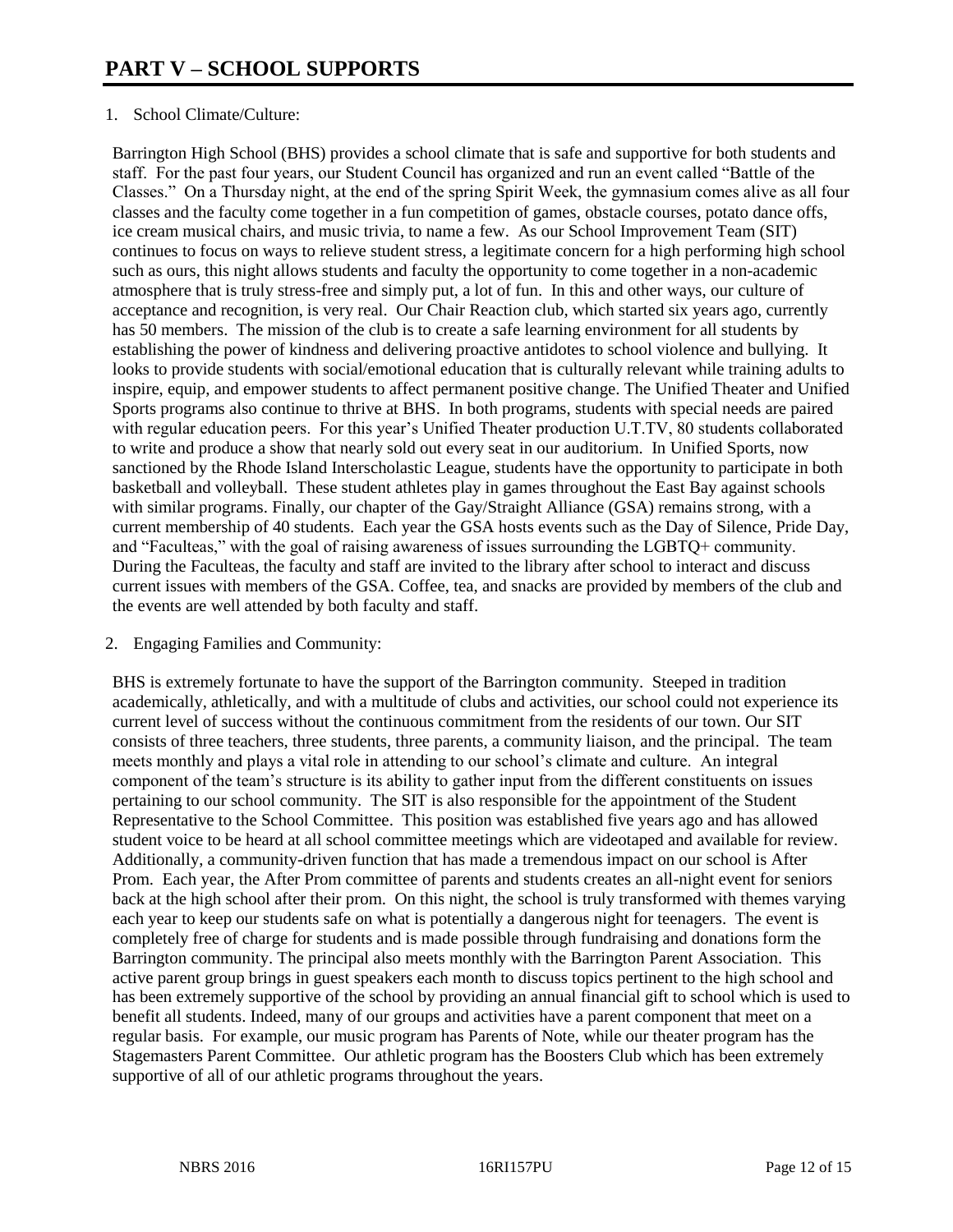Through our Eagles News Network (ENN) and the Sunrise program, the high school is able to reach out to our school community and beyond. This student driven news program is streamed live at the beginning of each school day. In addition to daily news and activities, ENN broadcasts special events such as a recent Suicide Prevention Forum for Parents, as well as various sporting contests. Finally, each year the ENN team covers our graduation ceremony, allowing family and relatives from across the country to participate in this special day either in person or online.

# 3. Professional Development:

There are currently seven contractual days included in the faculty calendar for the purpose of professional development (PD). Over the past two years, as our technology integration has increased and we moved to 1:1 Chromebook availability for all students, many of the PD days have shifted to an Unconference model. During Unconference days, the focus is primarily on technology as each session is differentiated based on each staff member's individual level of expertise. The majority of the Unconference sessions are run by our internal experts but also many faculty members have developed workshops to share their interest in flipped classrooms, providing audio feedback on student work, etc. Simultaneously, the Collins Writing Program has been fully embraced by the faculty in the four core content areas. The Collins model engages students in five "Types" of writing strategies, including ten percent summaries, which have all been extremely helpful in making our writing instruction more consistent and effective across disciplines. Teams from the core content areas have also been attending Solution Tree Assessment Literacy workshops for the past three years facilitated by Cassie Erkins. During year two of the training, direct connections were made between a Solution Tree action research project and the implementation of Collins Writing and its impact on student learning.

Another initiative, LEAPP (Lead Educate and Promote the Profession) is a K-12 professional development opportunity that was developed to train teacher leaders on how to promote a visible learning environment that holds students to expectations specific to their own data. Classroom missions are created and goals are set at the beginning of the year to determine where students need to be with respect to key skills and concepts. Performance data is constantly being discussed in LEAPP classrooms and displayed in a manner that allows students to see where they stand and where they need to go. Through this ongoing training, teacher leaders learn to promote a learning environment in which student expectations are visible and written in student friendly language. In the math department specifically, through funding by the Bill and Melinda Gates Foundation, teachers and administrators from the high school and middle school have traveled to San Francisco to participate in MathNIC (Network Improvement Community) to facilitate and enhance our shift to Common Core State Standards (CCSS) in Mathematics. For the last two years, collaborative teams have worked to identify common problems of practice and work collectively to design and implement strategies and tools to help manage and solve them. Finally, to support our robust Advanced Placement (AP) program—17 courses—BHS offers all faculty who elect to develop and/or teach an AP course are provided the opportunity to attend week long trainings at various AP Institutes throughout New England.

# 4. School Leadership:

The leadership structure at Barrington High School (BHS) consists of the principal, two assistant principals and a director of athletics and student activities. Each academic department is led by a department chair or department head. This past year a department head in the area of allied arts was added. This newly created role was established to provide more coherence and collaboration between the areas of business, technology education, and family and consumer science. The leadership team believes in a model of shared decision making and continuously looks for input from key stakeholders before implementing important policies, programs, or procedures. Each assistant principal is responsible for two grades (9-11 or 10-12), allowing him/her an opportunity to better get to know his/her students and help ensure their success as he/she follows them throughout their high school career, thus keeping with the district's mission of "empower[ing] all students to excel." As an instructional leader, the principal has embraced the tenants of Professional Leaning Communities by creating common planning time for all teachers and focusing on a shift from what is being taught to what is being learned. He continues to investigate best practices for looking at and utilizing student data to improve instruction, and most recently has been directly involved in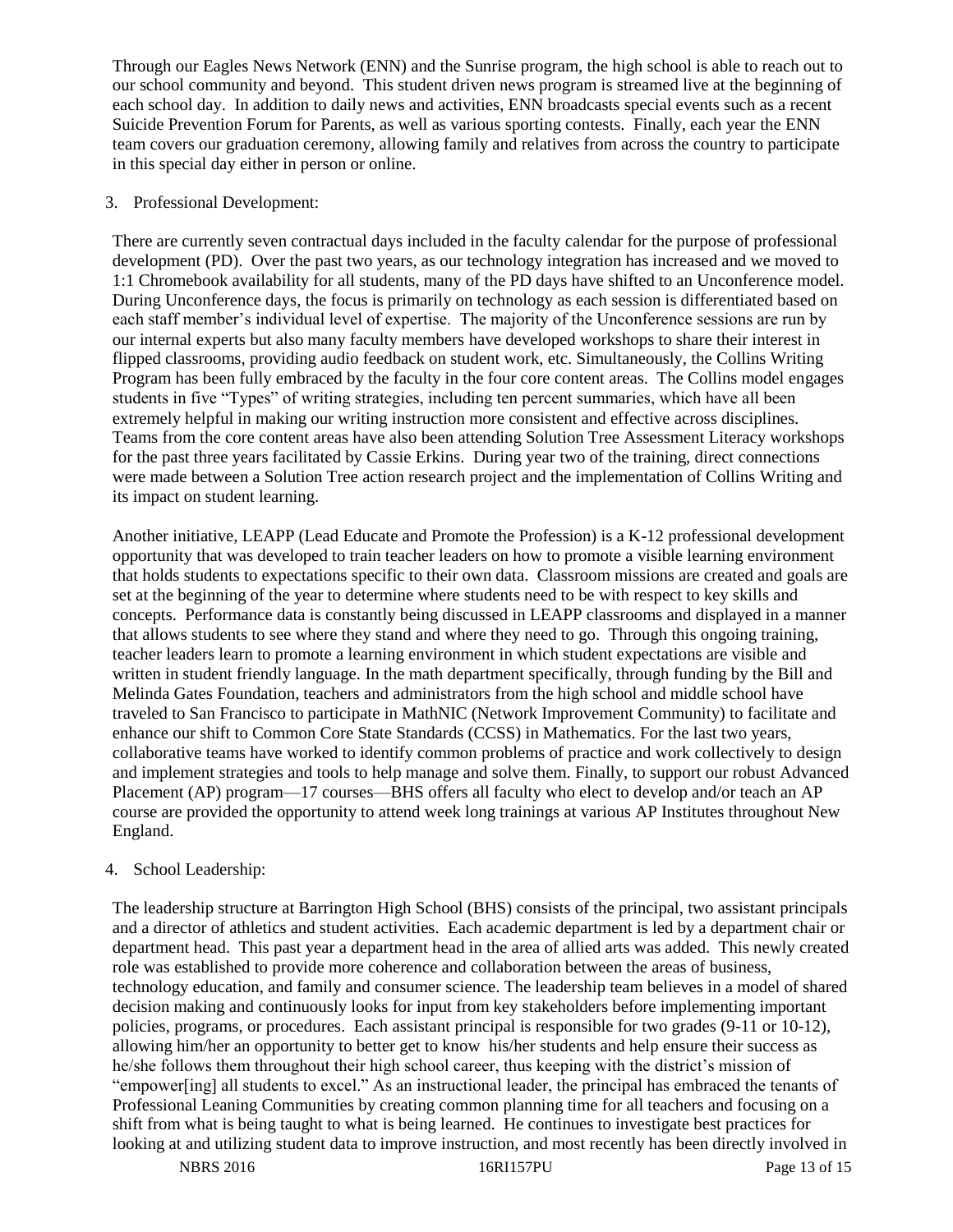a district driven LEAPP (Lead Educate and Promote the Profession) initiative. Much of the LEAPP initiative incorporates philosophies described in John Hattie's work on Visible Learning that integrates methods of displaying student data, allowing and encouraging students to take ownership of their learning.

The principal has embraced leadership roles outside of the high school as well. He has been selected to be a member of the Principal's Committee of NEASC (New England Association of Schools and Colleges), and was invited to serve on the OECD (Organisation for Economic Co-operation and Development) Tests for Schools Leadership Council. Complementing the work of the leadership team, BHS has an active School Improvement Team (SIT) that consists of the principal, teachers, students, parents and a community liaison. The team meets monthly to discuss important issues involving school community and culture. Recently, student life and, in particular, stress has risen to the forefront of concern. In response, the SIT has organized student forums and conducted surveys—most recently the Stanford Survey of Adolescent School Experience—in an effort to attend to student voices and modify school procedures accordingly. Additionally, the principal attends monthly Barrington Parent Association meetings and regularly attends School Committee meetings.